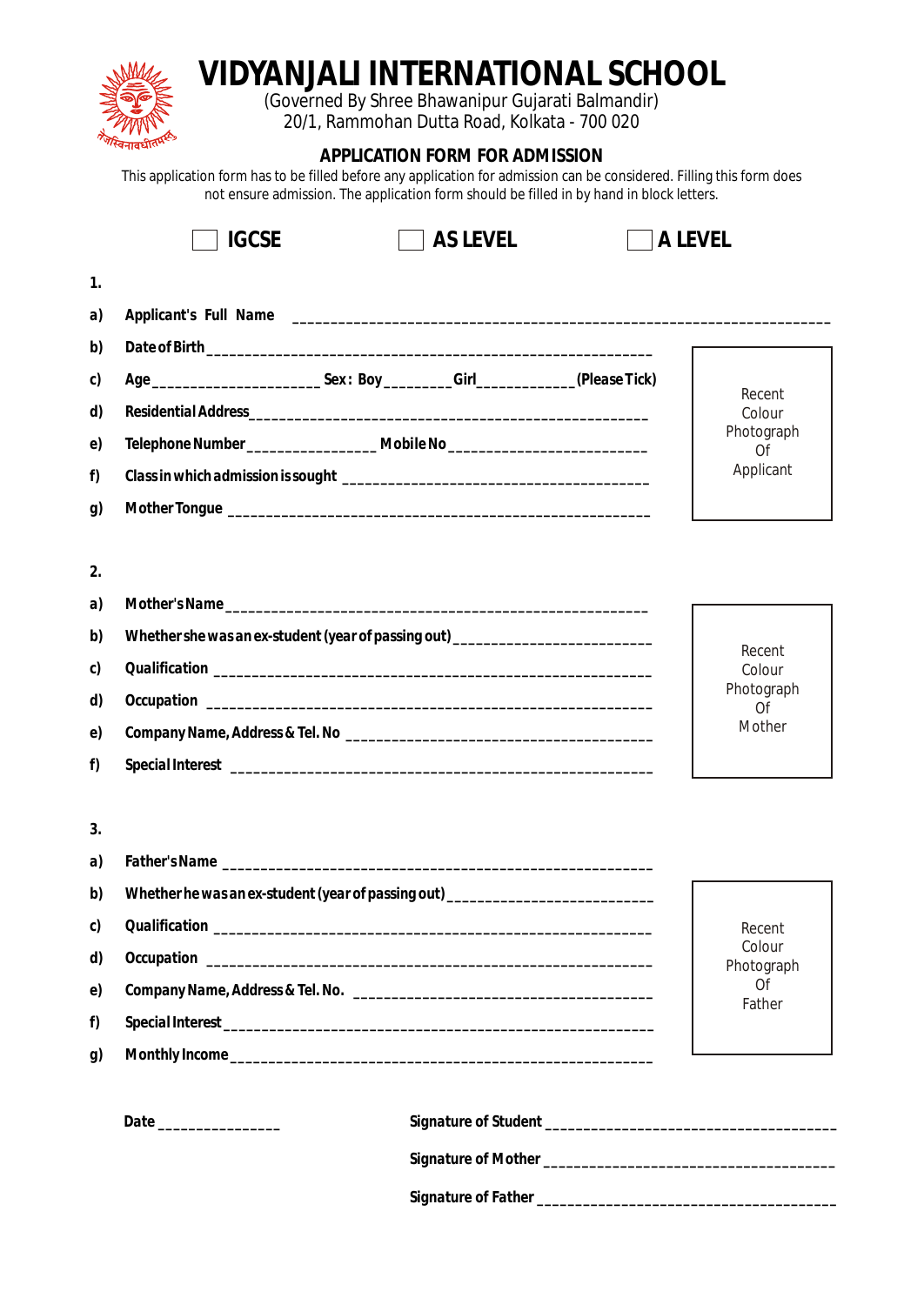## SUBJECT OFFERED IN IGCSE

| <b>ENGLISH</b>           | <b>BUSINESS STUDIES</b>  |
|--------------------------|--------------------------|
| <b>BENGALI (O Level)</b> | <b>MATHEMATICS</b>       |
| <b>HINDI</b>             | <b>PHYSICS</b>           |
| <b>GEOGRAPHY</b>         | <b>CHEMISTRY</b>         |
| <b>HISTORY</b>           | <b>BIOLOGY</b>           |
| <b>SOCIOLOGY</b>         | ENVIRONMENTAL MANAGEMENT |
| <b>ACCOUNTING</b>        | <b>COMPUTER SCIENCE</b>  |
| <b>ECONOMICS</b>         | ART AND DESIGN           |

## SUBJECT OFFERED IN AS AND A LEVEL

| <b>ENGLISH</b>                | <b>BIOLOGY</b>          |  |  |
|-------------------------------|-------------------------|--|--|
| <b>HINDI</b>                  | <b>MATHEMATICS</b>      |  |  |
| <b>HISTORY</b>                | <b>CHEMISTRY</b>        |  |  |
| <b>GEOGRAPHY</b>              | <b>PHYSICS</b>          |  |  |
| <b>SOCIOLOGY</b>              | LAW                     |  |  |
| <b>PSYCHOLOGY</b>             | <b>ACCOUNTING</b>       |  |  |
| <b>ECONOMICS</b>              | <b>BUSINESS</b>         |  |  |
| <b>COMPUTER SCIENCE</b>       | <b>ART &amp; DESIGN</b> |  |  |
| FNVIRONMENTAL MANAGEMENT      |                         |  |  |
| <b>INFORMATION TECHNOLOGY</b> |                         |  |  |